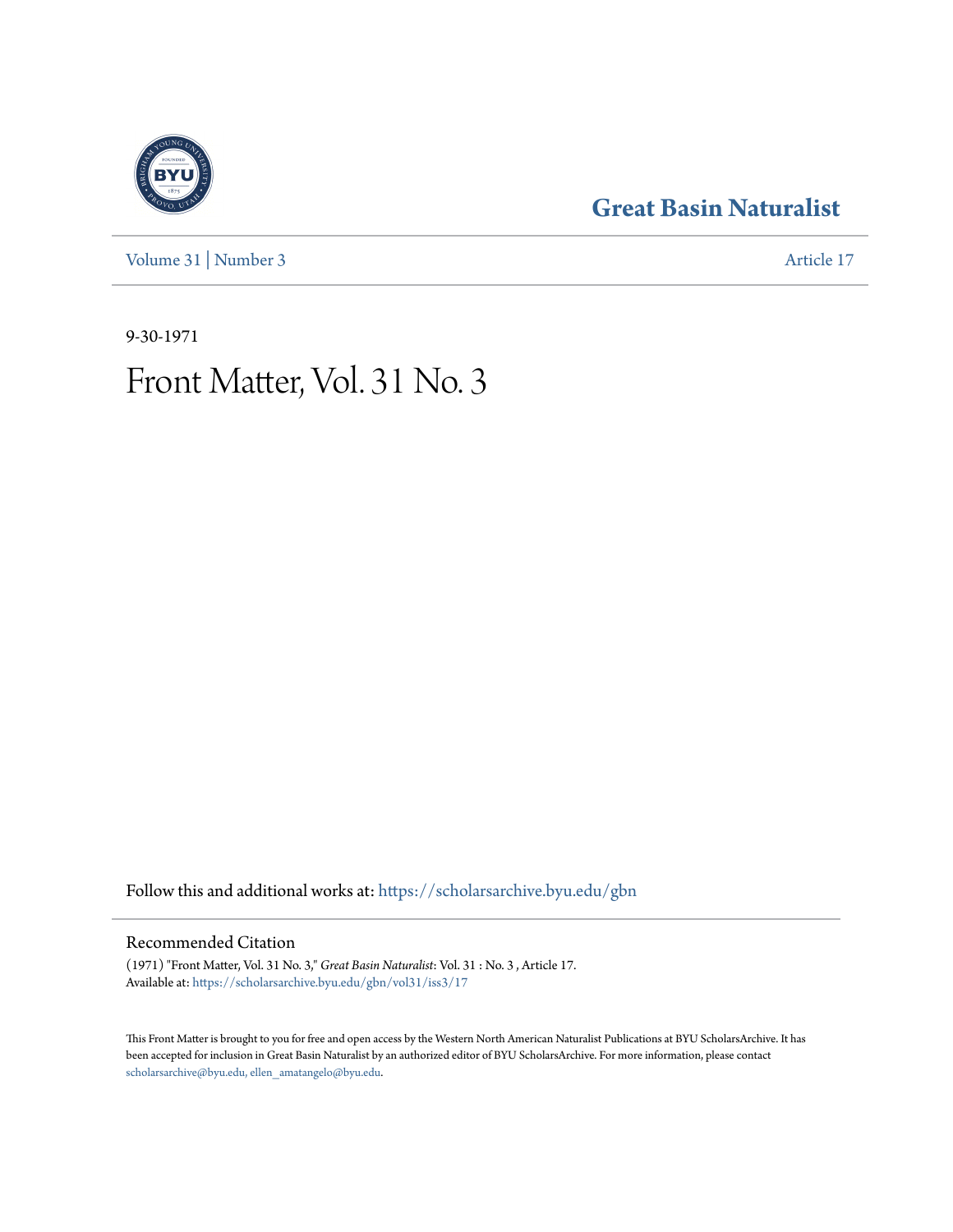$5 - G(86.8)$ 

The

Volume 31, No. 3 September, 30, 1971<br>MUS. COMP. 2001 LIBRARY

FFB 4 1972

HARVAHO **UNIVERSITY** 

# Great Basin ntunnillst



PUBLISHED BY BRIGHAM YOUNG UNIVERSITY